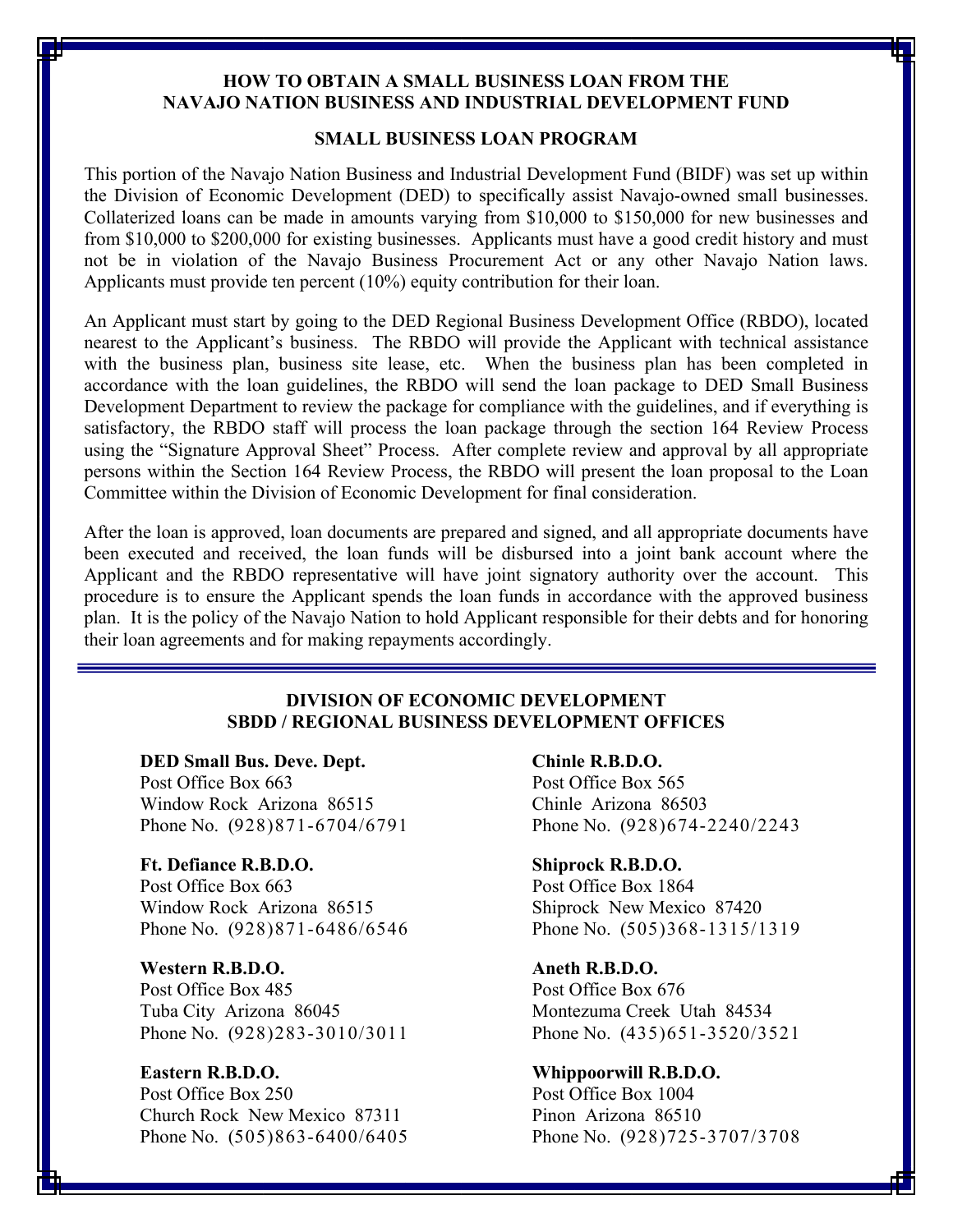# **NAVAJO NATION BUSINESS AND INDUSTRIAL DEVELOPMENT FUND SMALL BUSINESS DEVELOPMENT FUND OPERATING GUIDELINES**

### **TABLE OF CONTENTS**

| SECTION      | TITLE                            | PAGE           |
|--------------|----------------------------------|----------------|
| $\mathbf 1$  | AUTHORITY                        | $\overline{2}$ |
| $\mathbf{2}$ | PURPOSE                          | $\overline{2}$ |
| 3            | POLICY                           | $\overline{2}$ |
| 4            | SCOPE                            | 3              |
| 5            | LOAN REQUIREMENTS                | 3              |
| 6            | LOAN COMMITTEE                   | 10             |
| 7            | APPROVAL/ DISAPPROVAL PROCEDURES | 10             |
| $\,8\,$      | LOAN DOCUMENTATION               | 11             |
| $\mathsf 9$  | LOAN CLOSING                     | 13             |
| 10           | ACCOUNTING                       | 14             |
| 11           | COLLECTIONS                      | 16             |
| 12           | MODIFICATION OF A LOAN           | 19             |
| 13           | REPAYMENT                        | 19             |
| 14           | INTEREST RATES                   | 20             |
| 15           | ACCOUNT MAINTENANCE              | 20             |
| 16           | WRITE-OFF OF LOANS               | 20             |
| 17           | MODIFICATION OF GUIDELINES       | 21             |

(Revised 10/21/04 and Approved 1/5/05)

1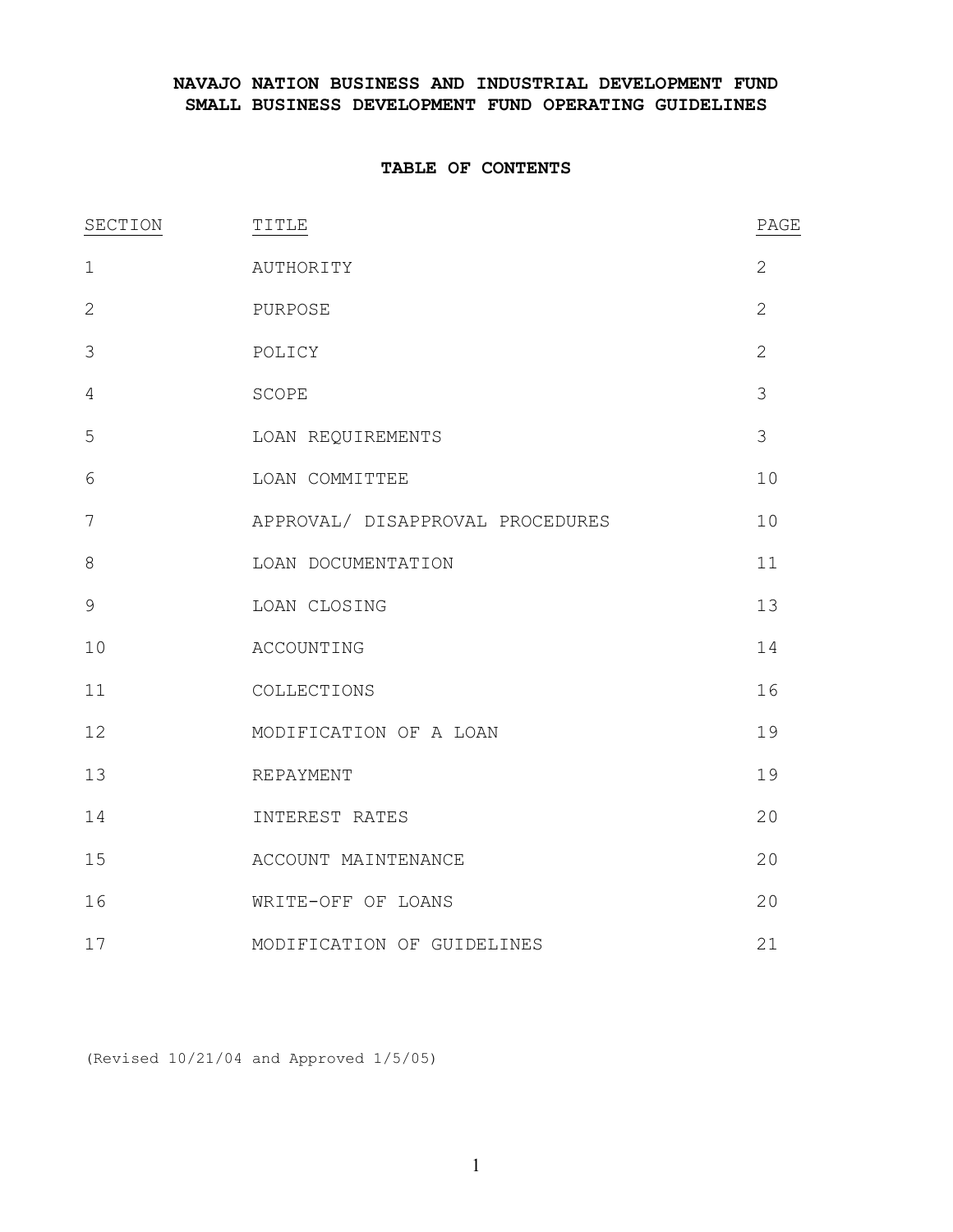### **SECTION 1 - AUTHORITY**

A. Pursuant to Resolution CF-3-88, the Fund Management Plan for the Navajo Nation Business and Industrial Development Fund (hereinafter BIDF or Fund) was enacted as Tribal Law contained within 12 NNC Section 1704.

Section 4.2(d) of the Fund Management Plan stipulates financing policies, rules and regulations for implementation of the BIDF financing programs must be developed by the Division of Economic Development (DED) and must be reviewed and approved by the Economic Development Committee of the Navajo Nation Council(hereafter referred to as Committee).

#### **SECTION 2 – PURPOSE**

- A. The primary purpose of the Small Business Development portion of the Fund is to help establish start-up or expand existing Navajo-owned small businesses within the Navajo Nation's territorial jurisdiction or within close proximity to the Navajo Nation by providing loans or loan guarantees to qualified Navajo-owned businesses.
- B. DED's responsibilities in regard to the fund are:
	- 1. To promote the development of the private sector of the Navajo Nation economy by providing a source of financing for qualified Navajo-owned small businesses;
	- 2. To protect and maintain the value of the BIDF funds entrusted to DED through the making of quality loans and assisting in the collection of monies due and owing the Navajo Nation; and
	- 3. To ensure that loans made from the Fund are made in compliance with these guidelines and applicable Navajo Nation laws.

#### **SECTION 3 - POLICY**

A. All loans made from the Fund and all associated accounts receivable shall be processed and managed according to these guidelines. Any exceptions must be specifically approved by the Loan Committee upon written recommendation of the Division Director and/or Chief Financial Officer of DED. Any such exceptions must be within the authority of the Loan Committee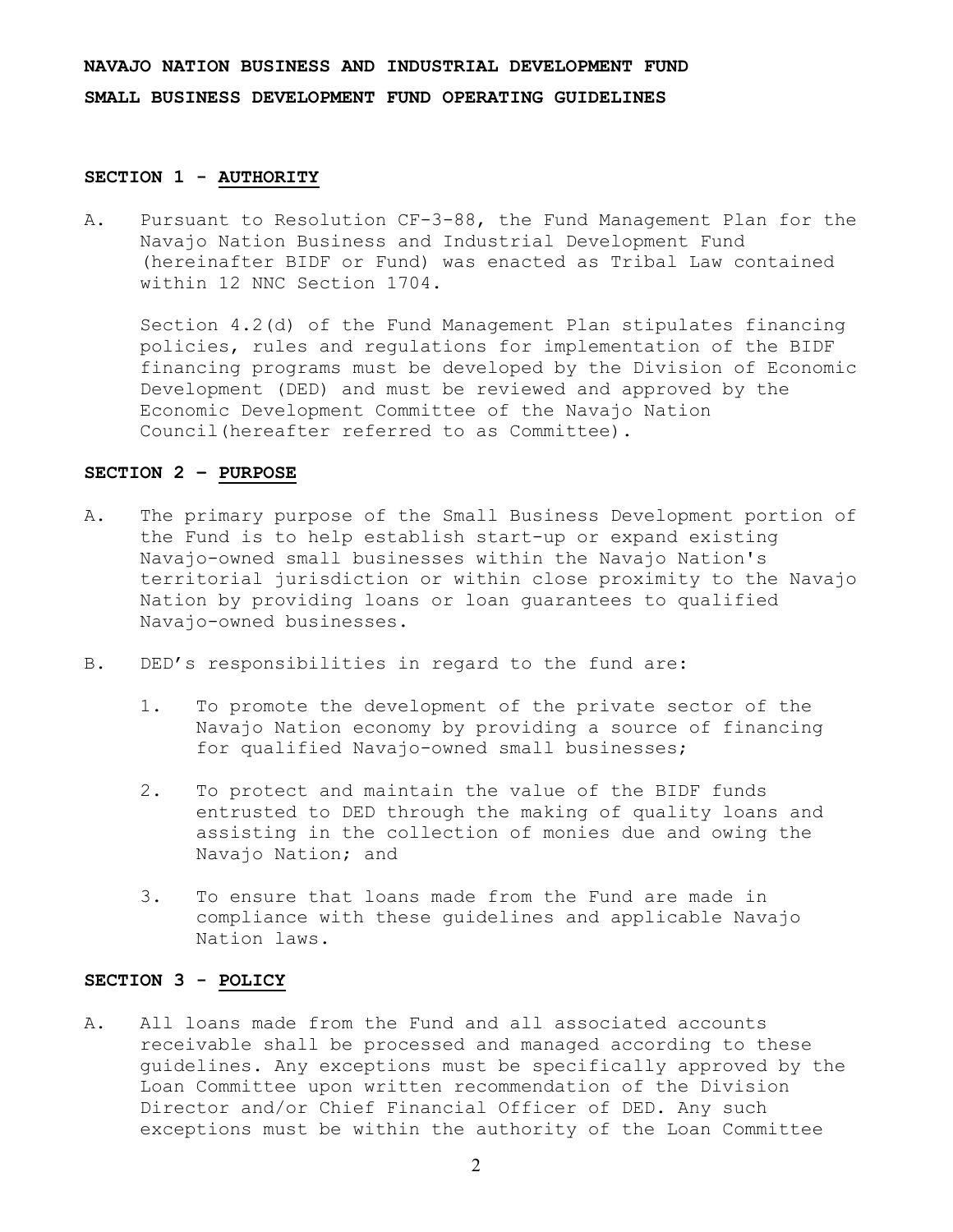(i.e. waivers of sovereign immunity can only be authorized by the Navajo Nation Council).

- B. It is the policy of the Navajo Nation to operate all loan programs in a business-like manner, to extend credit only upon a thorough review and sound credit analysis taking into consideration the overall economic situation that exists within the Navajo Nation, to maintain accurate account records, to service and maintain credit accounts so as to protect the assets of the Navajo Nation.
- C. It is the policy of the Navajo Nation to consider the special needs of Navajo business persons in the management of the Funds, to be sensitive to cultural concerns that may arise, and to make a special effort to accommodate qualified Navajo clients on an equal opportunity basis, regardless of age, sex, religion or political affiliation.
- D. It is the policy of the Navajo Nation to hold borrowers responsible for their debts. The Navajo Nation expects loan agreements to be honored and for repayments to be made accordingly. Property pledged as collateral will be seized and sold to satisfy delinquent accounts to the fullest extent permitted by Navajo Nation Law.
- E. Credit Services Department, Division of Finance, shall report all loans to a Credit Bureau on a monthly basis.
- F. In order to avoid the existence and even the appearance of undue influence and conflict of interest, employees of the Navajo Nation and its political subdivisions, elected officials, appointed officials, judicial officials, etc., shall execute a signed and notarized Ethical Certification form attesting that they will refrain from requesting any special consideration from any personnel/program of the Navajo Nation government and will abide by the Navajo Ethics in Government Law prior to the completion of a loan application.

### **SECTION 4 - SCOPE**

A. These policies and procedures shall govern all financing obtained through the Small Business Development Fund established and created as a result of the enactment of the Fund Management Plan for the Navajo Nation Business and Industrial Development Fund.

#### **SECTION 5 - LOAN REQUIREMENTS**

A. Loan requests must be made on loan application forms approved by the Division of Economic Development for that purpose. The application must be completed with all the required information.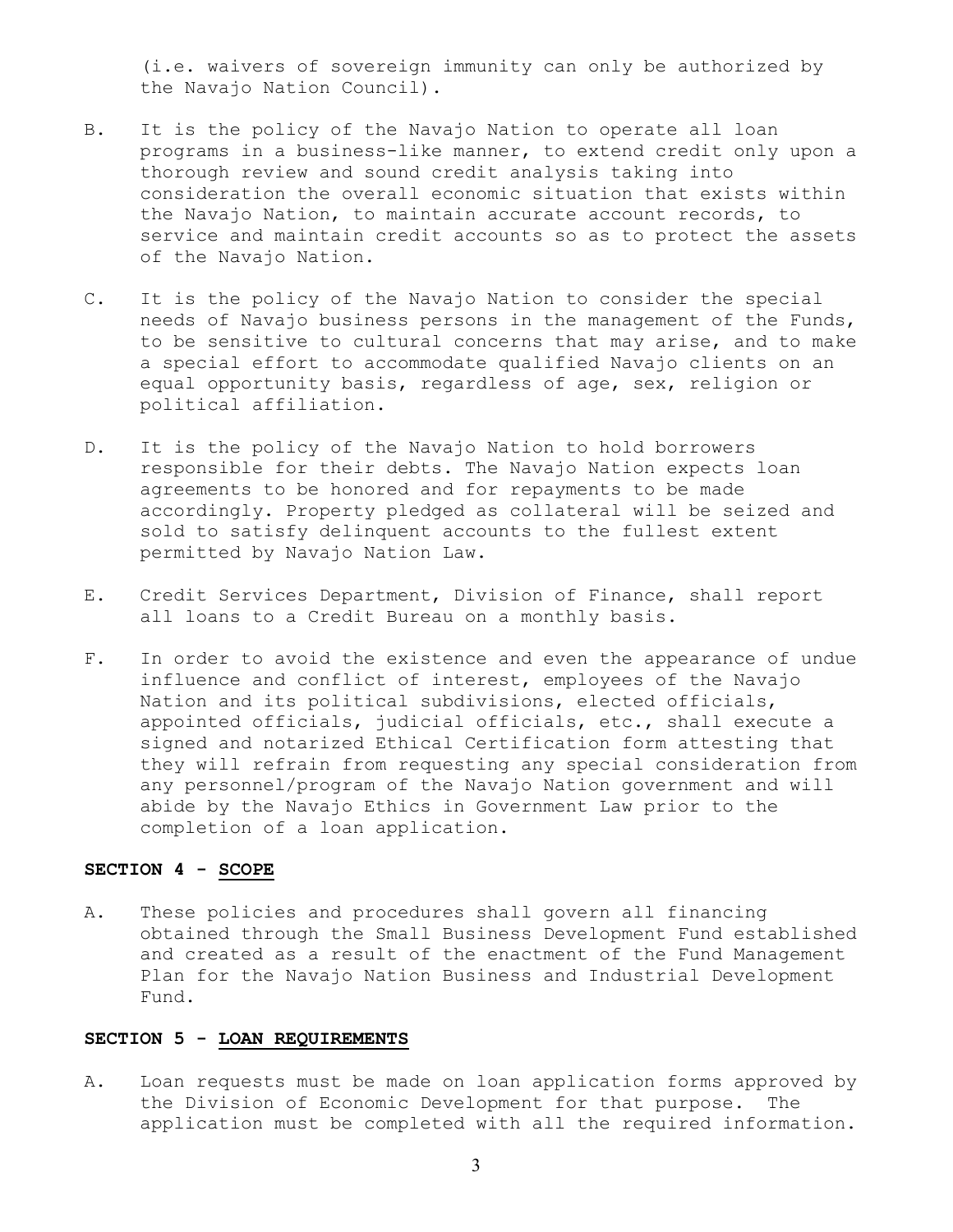DED may require any additional information that it deems necessary in order to help make the credit decision.

- B. Mis-statement of facts or knowingly making any false statements on the application shall be grounds for disqualification. Any evidence of fraud may be referred to the Office of the Prosecutor for appropriate action.
- C. No application shall be presented to the Loan Committee without certification of eligibility under the Navajo Business and Procurement Act, 12 NNC §1501. DED shall not consider any application from any individual who is in violation of this Act. However, Contractors and other businesses that make formal arrangements to allow accounts payable deductions from their contracts with, or other payments from, the Navajo Nation to bring their delinquent accounts current shall be reviewed on a case by case basis and may be given "special" consideration to allow compliance with the Navajo Business and Procurement Act.

No loan shall be approved for a business activity that is in violation of any provision of the laws of the Navajo Nation.

- D. Applicants must be enrolled members of the Navajo Tribe, or associations of Navajo individuals, who are in business or starting a business venture. If the ownership of the business venture is structured as a partnership, corporation, or form other than that of a sole proprietorship, the Applicant must demonstrate that it is one hundred percent (100%) Navajo-owned and controlled, i.e., owner(s) will be directly involved in the daily operation of the business. Certification as a 100% Navajoowned business under the Navajo Business Opportunity Act shall be sufficient to demonstrate such Navajo ownership. Business ventures that are not certified shall show evidence of Navajo ownership. While the loan is outstanding, any transfer of ownership of the business must be approved in advance by the Loan Committee.
- E. Applicants must demonstrate that loan proceeds will be used for lawful business purposes, including, but not limited to, the purchase of inventory, office furniture, equipment, working capital, the construction of permanent facilities, and the purchase of existing business interests, excluding goodwill $^1.$ Loan proceeds shall not be used for unrelated purposes.

 $\overline{a}$ 

<sup>1</sup> For Example: An Applicant wants to borrow \$75,000 to purchase an existing business, but the value of the tangible assets of the business only totals \$70,000. The remaining \$5,000 would be considered goodwill, and loan funds can not be used to finance that portion of the purchase. Goodwill for this purpose is defined as the excess of the purchase price of the business over the net book value of all tangible assets on the balance sheet.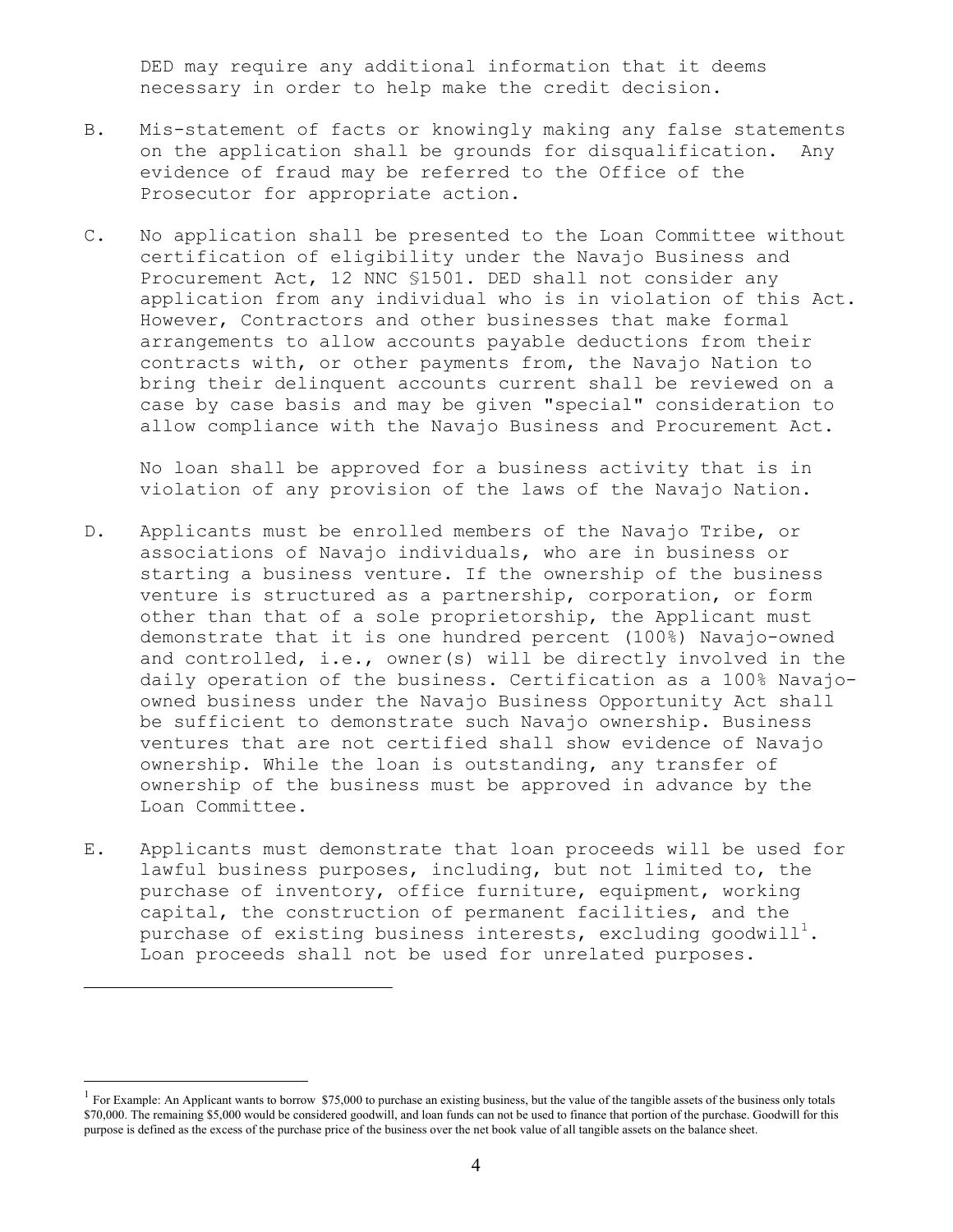#### F. Applications for loans shall include the following:

- 1. A signed and completed loan application form.
- 2. An executive summary of the business concept, loan proposal, description and current estimated market value of collateral supported by appropriate documentation.
- 3. A detailed business plan which describes the market to be served, expected or existing competition, location of the business to include a map depicting the site, legal form of business organization, management, organizational chart, personnel, operating plans and or service plans, financial plans for the next three years, and expected operating results if the loan is approved.
- 4. For existing businesses that have a proven, successful track record for three or more years, a brief description of the business may be submitted in lieu of a full-fledged business plan. Additionally, the Applicant must submit its last three (03) years Federal tax returns (personal and business), a current loan application and a statement of what the loan proceeds will be spent for.

 For existing businesses, the following additional information may be requested:

- (a) Balance Sheets for all past fiscal (operating) years up to a maximum of three years;
- (b) Income Statements for all past fiscal (operating) years up to a maximum of three years;
- (c) Income Statement for the present fiscal year through the month ending prior to the application;
- (d) Projected Balance Sheet for the immediately succeeding fiscal year;
- (e) Projected Income Statement by quarter for the immediately succeeding fiscal year;
- (f) Projected Cash Flow Statement for the immediately succeeding fiscal year;
- (g) Projected capital expenditures during the term of the loan;
- (h) Projected rates of returns;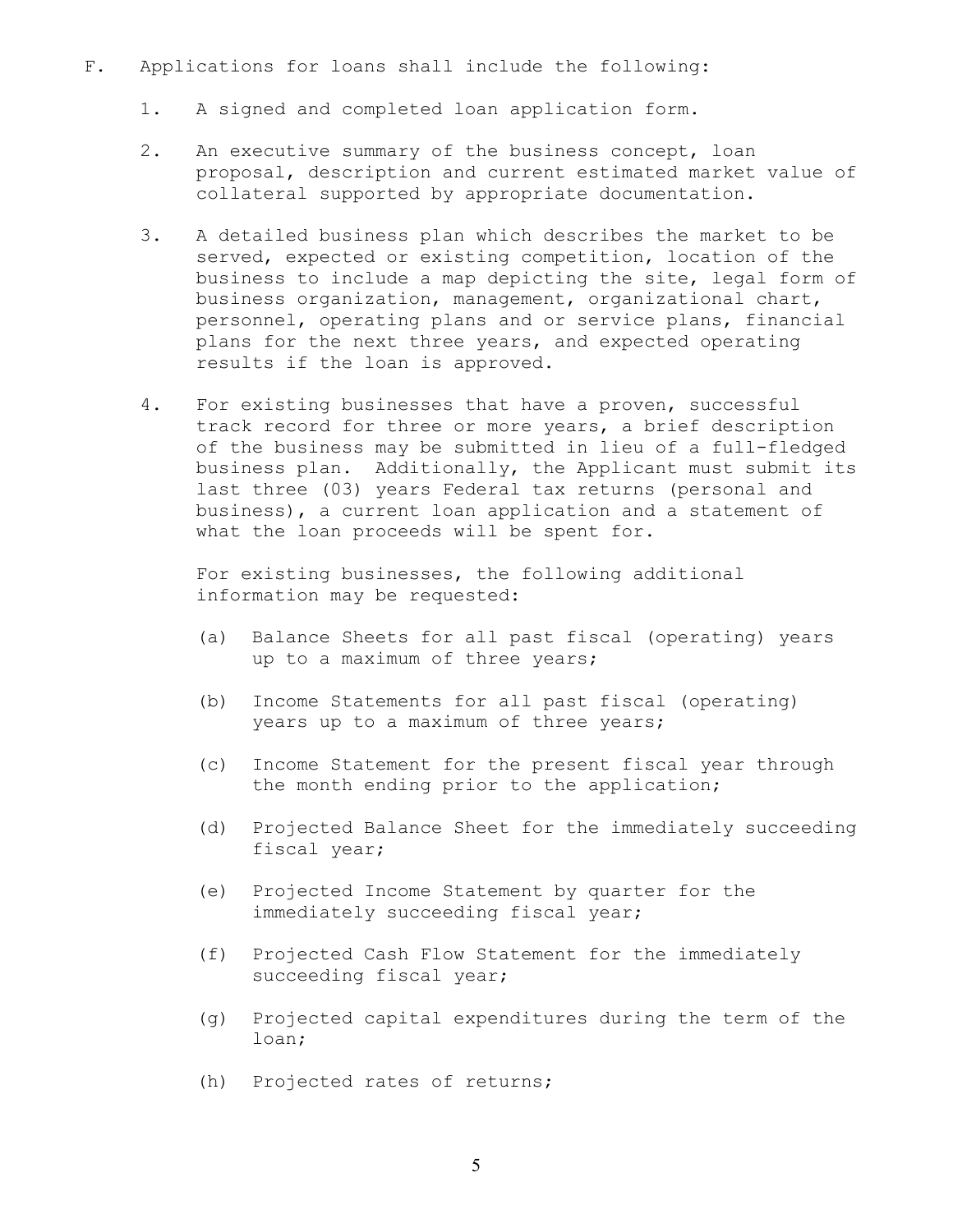- (i) An accounts receivable aging report; and
- (j) An accounts payable aging report.
- 5. Applications for start-up businesses shall provide proforma financial projections of the balance sheet, income statement, and cash flow for a period of three years. For purposes of these guidelines and policies, applications from businesses that have been in operation for less than one year will be considered as applications from start-up businesses.

 All financial statements shall be prepared according to generally accepted accounting principles.

 All financial projections shall contain full explanations of all assumptions utilized and a break-even analysis.

- 6. Applications for the purchase of an existing business shall be accompanied by a certified appraisal report.
- 7. Personal financial statements.
- 8. Personal and business federal and state tax returns for the past three tax years.
- 9. Site Location Documents authorizing the use of the land or commercial space in which the business is to be located. Applicants shall be required to obtain a determination from the Navajo Nation Small Business Development Department as to whether or not a business site lease is required for a particular business operation. If a business site lease is required, the Applicant shall either have an approved original business site lease, or an approved assignment or sublease of an existing business site lease, or a rental agreement from the holder of an approved business site. For purposes of these operating guidelines, a business site lease shall be considered approved when signed by all appropriate parties of the Navajo Nation and BIA. Applicants who do not require a business site lease and intend to operate a home-based business must provide a detailed map of the location of their home (e.g., construction contractors).
- 10. A detailed statement regarding the use of the business proceeds, including equity contributions and loans, current purchase quotations and bids as appropriate, for equipment and inventory with a value over \$1,000 or construction costs over \$5,000. If construction costs to be paid from the loan proceeds exceed \$5,000, all work must be done by a licensed contractor, who must post a performance/completion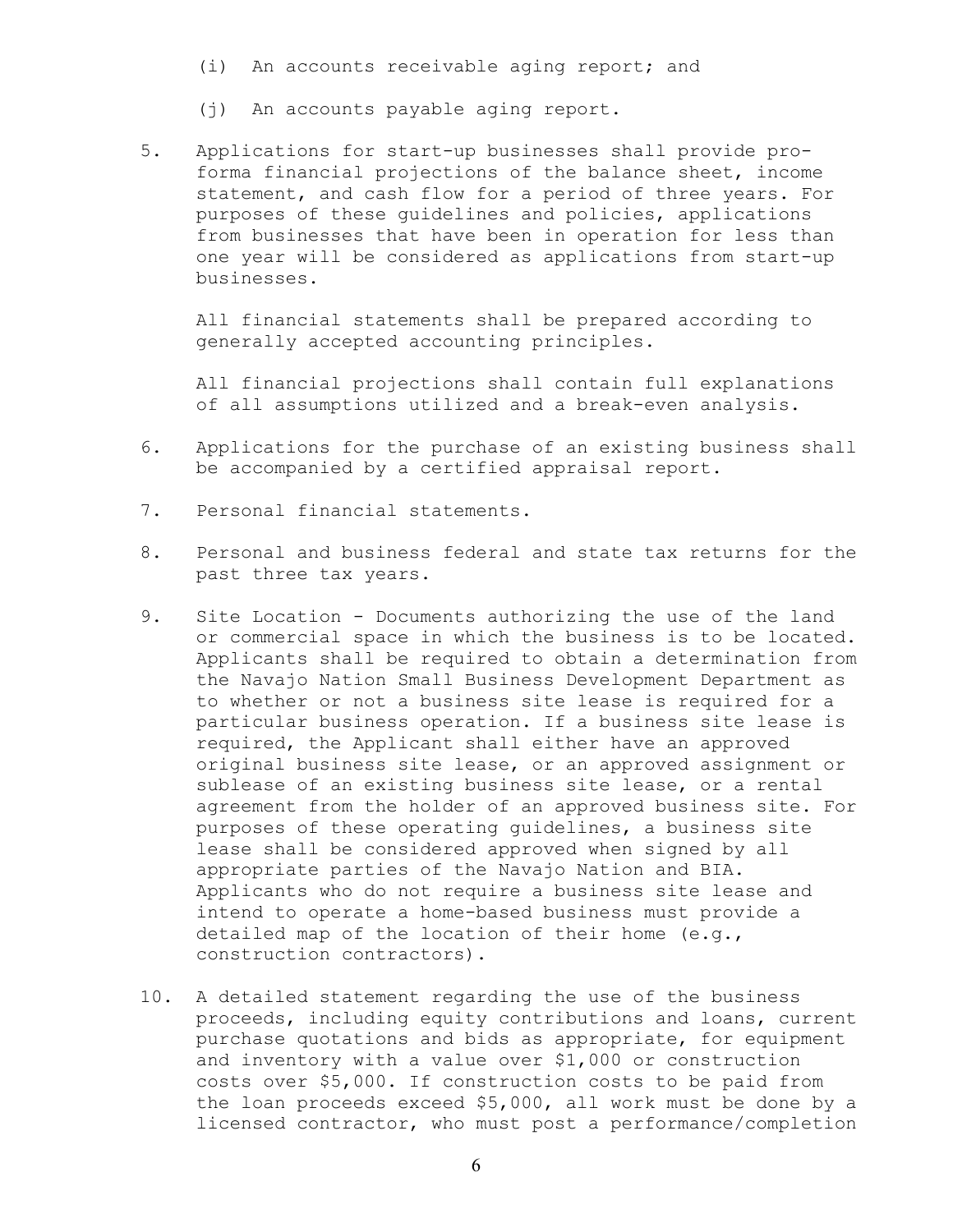bond, or other satisfactory evidence of ability to complete the proposed contract, before any loan disbursements are made.

- 11. Detailed resumes of managers, principal owners, officers, members of the Board of Directors, and others as appropriate, setting forth the qualifications of those individuals as such pertain to the business venture.
- 12. An acceptable credit history as confirmed through an established credit bureau, or if such is not available due to lack of credit experience by the Applicant, then three verified credit references evidencing a history of repayment. In no instance shall loans be approved and/or disbursed if the Applicant has an unacceptable credit report, or a history of accounts placed with collection agencies, bankruptcy, tax liens, or civil judgments on the report. A good credit history provides reasonable assurance that the loan will be repaid.

If the client feels that the credit report is not accurate, he/she has a right to contact the credit reporting bureau to correct their credit report and/or to explain in writing the reasons for a poor credit history.

- 13. Supporting documents such as partnership agreements, Corporation Certificate, corporate resolutions authorizing borrowing, business licenses, permits, insurance policies, agricultural tax schedules, etc., as required.
- G. Loan proceeds shall not be used for the following purposes:
	- 1. The purchase of, or down payment on, any real estate, unless such is to be used exclusively in the conduct of the business and is essential to the success of the business;
	- 2. To pay all or part of any delinquent tax assessment of any type (income, property, etc.) to the Internal Revenue Service or similar tax agency; and
	- 3. To pay an existing personal debt or unrelated business debt whether owed to the Nation or to any other entity, except that working capital loans may be used to pay trade payables, and other debts may be refinanced on a case by case basis as approved by the Loan Committee.
	- 4. To pay dividends, repurchase or redeem shares or to make loans or distributions of any sort to shareholders, partners or owners of the business.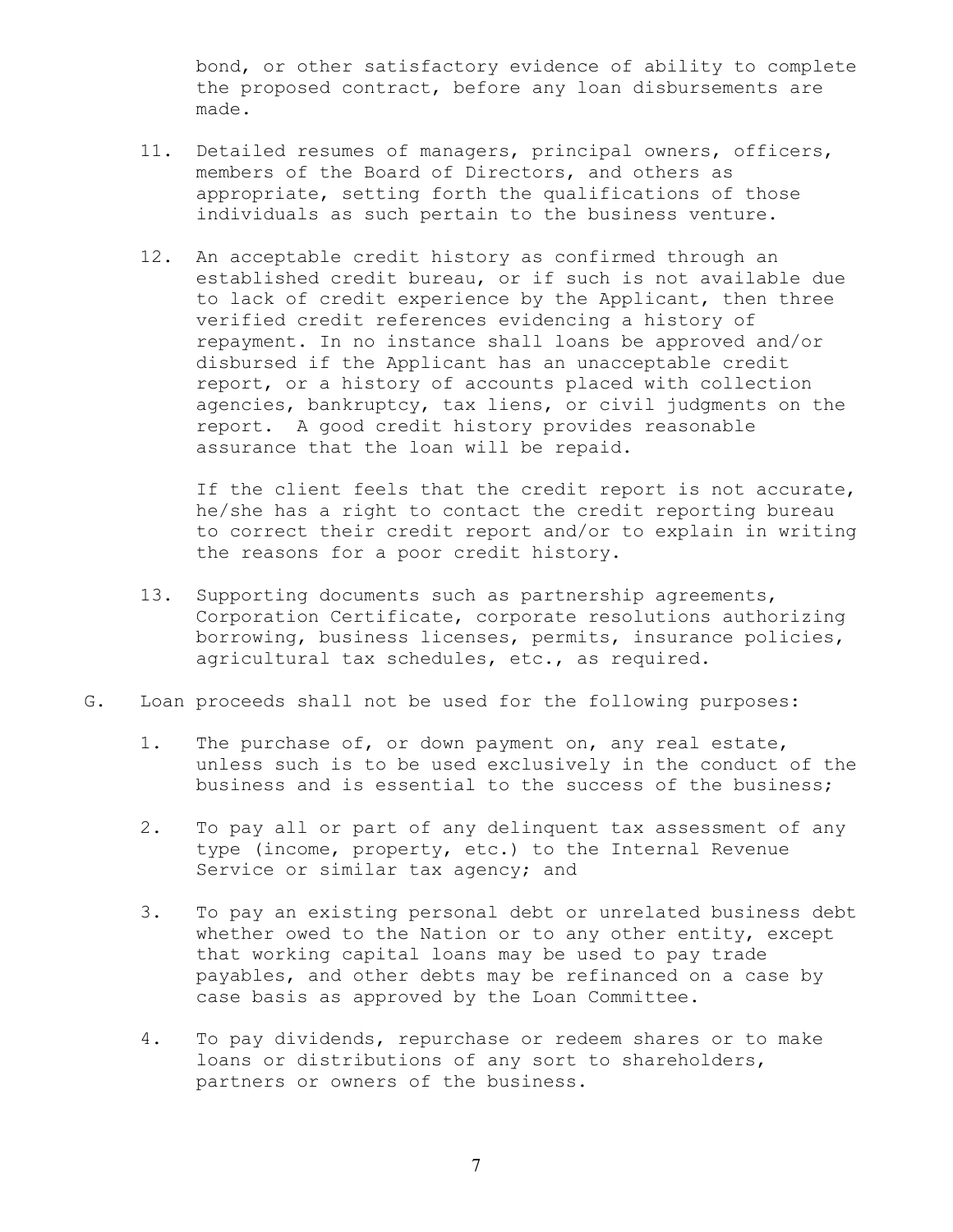- H. Applicants must show evidence that the business will provide a source of employment and income opportunities to benefit the Navajo Nation economy.
- I. All required information submitted by the Applicant, such as the loan application, or business plan, shall be verified to the greatest extent possible, given available resources and sound business practices.
- J. All projections of income and cash flow must be as accurate and reasonable as possible.
- K. Loan amounts shall not exceed 90% of the purchase price of assets to be acquired, or more than 95% of the value of any permanent improvements constructed on a business site.
- L. The initial loan to an Applicant made from the Fund shall be made in an amount not less than ten thousand dollars (\$10,000) or in an amount not greater than one hundred fifty thousand dollars (\$150,000) for a new business; a loan in an amount not less than ten thousand dollars (\$10,000) or in an amount not greater than two hundred thousand dollars(\$200,000) for existing businesses. An existing business is defined as one having been in successful operation for three (03) or more consecutive years during the past five (05) years.
- M. The term of any loan shall not exceed a weighted average $^2$ , as follows:
	- 1. Working capital, or the purchase of inventory, supplies, office furniture, fixtures and wages, no more than 48 months (4 years);
	- 2. Machinery and/or Equipment the anticipated useful life, not to exceed 72 months (6 years); except that if the anticipated useful life is more than 72 months, written evidence must be provided by the supplier, manufacturer or a knowledgeable person, before approval for a term beyond 72 months is made;
	- 3. Permanent improvements, the anticipated useful life, not to exceed 204 months (17 years);

 \$5,000 ٪ \$10,000 x 48 months = 24 months \$5,000 ٪ \$10,000 x 72 months = 36 months Total =  $\overline{60}$  months

 $\overline{a}$ 

 $^2$  For example: An Applicant wants to borrow \$10,000 and use \$2,000 for wages, \$3,000 for inventory and \$5,000 for equipment with a useful life of 72 months. The term of the loan would be figured as follows and should be written for a 60 month term: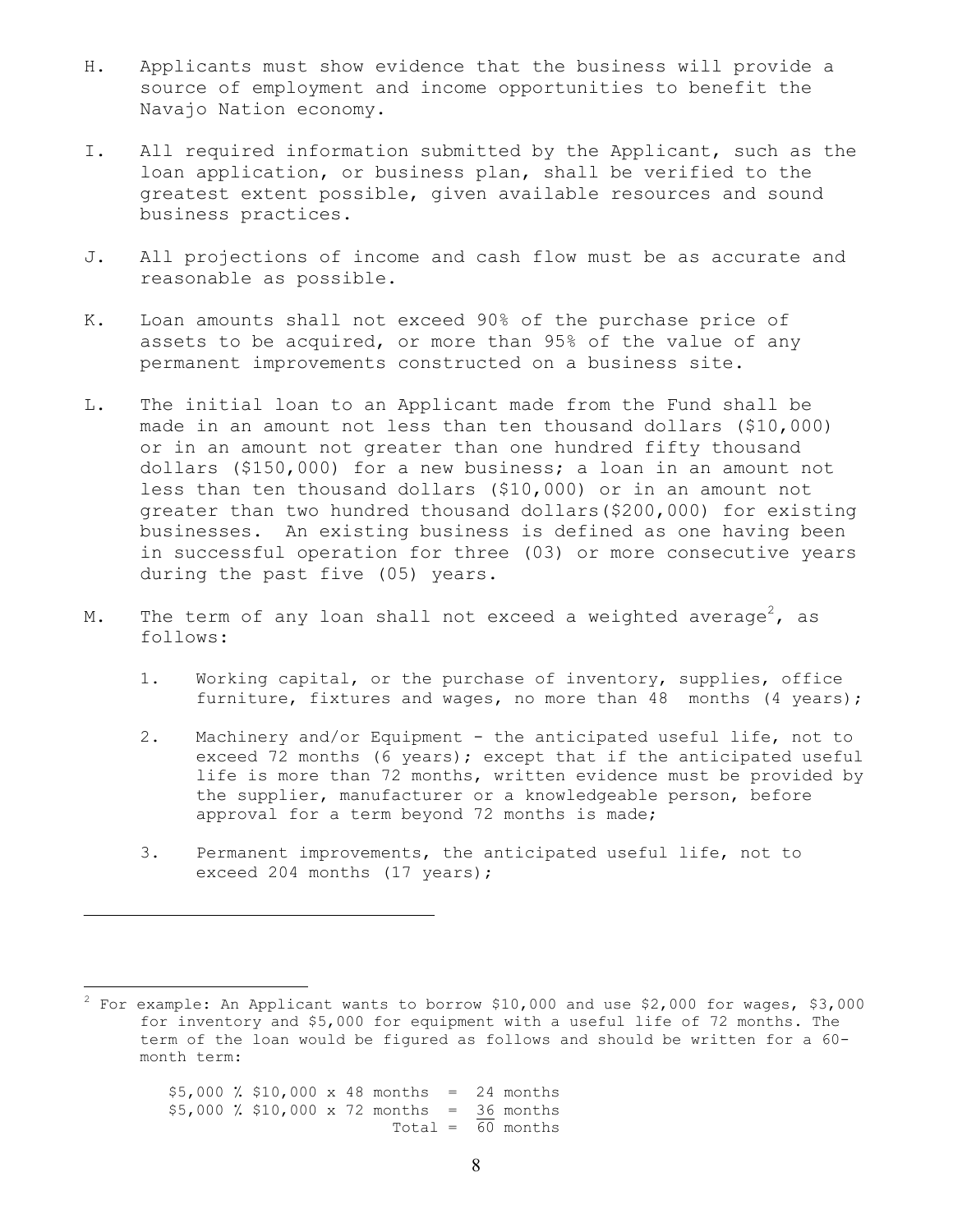- 4. The purchase of existing business interests, not to exceed 180 months(15 years);
- 5. The term of any loan shall not exceed the remainder of the term of any Business Site Lease including options to renew or non-reservation land lease where the business is to be situated.
- N. The Applicant shall provide at least ten percent (10%) equity contribution, (source of funds to be invested in business in addition to the proposed BIDF loan), which must be verified by DED prior to approval of the loan application. Time and effort of Applicant may be considered as equity at the discretion of Regional Business Development Office Manager. Such time and effort, if allowed, will be valued at \$50.00 per hour. The total debt of the Applicant from all sources, including the amount applied for, shall not exceed Applicant's equity contribution by more than a factor of four.
- O. The Applicant's business venture must be located within the territorial jurisdiction of the Navajo Nation as defined in Title Seven of the Navajo Nation Code, Section 254, as all land within the exterior boundaries of the Navajo Indian Reservation or of the Eastern Navajo Agency, all land within the limits of dependent Navajo Indian communities, all Navajo Indian Allotments, and all other land held in trust for, owned in fee by, or leased by the United States to the Navajo Nation or any Band of Navajo Indians. The Applicant's proposed business may also be located within close proximity to (or within 40 miles of) the exterior boundary of the reservation as defined above.

 Business location shall be determined by considering all available information such as the business site lease agreements, also the address utilized on business correspondence and tax returns.

- P. An Applicant who has had a prior loan approved under these guidelines shall not be required to submit another full-fledged business plan if the second loan request is made for the same business within two years. However, the Applicant shall provide an updated summary of the business (which must be in good standing) and provide required documents deemed necessary to enable DED and the Loan Committee to make a sound credit decision regarding the second application. In no event, shall the cumulative amount of loans for any one Applicant exceed two hundred thousand (\$200,000).
- Q. The Applicant shall be responsible for the payment of all applicable fees necessary for the loan approval, e.g. lien searches, UCC filing fees, appraisals, title and registration fees, etc.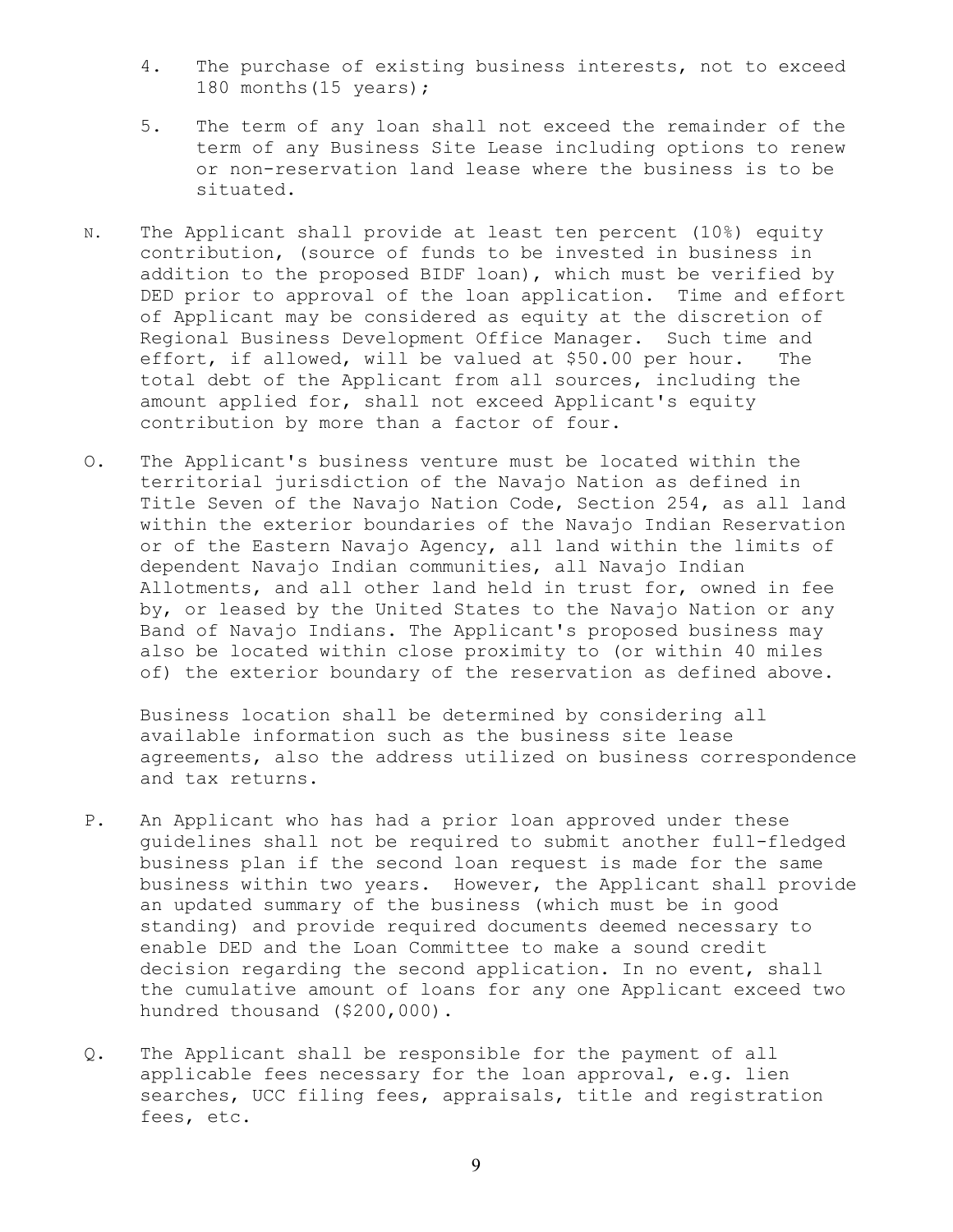R. The Applicant must supply at least one loan rejection letter from a financial institution before requesting a BIDF loan.

#### **SECTION 6 – LOAN COMMITTEE**

 The Economic Development Committee authorizes the establishment of an internal Loan Committee to be made up of Division of Economic Development employees having knowledge of general business, banking and/or business lending. The Loan Committee shall be made up of five members and appointed by the Division Director. The Loan Committee shall elect a Chairman and shall maintain records of meetings. Meetings may be called by the Loan Committee Chairman, Division Director or Chief Financial Officer. Quarterly reports will be made to the Economic Development Committee outlining the Loan Committee's actions. The Loan Committee shall have the authority to make final approval of Small Business Loans in accordance with these guidelines unless or until this authority is revoked by the Economic Development Committee. The Loan Committee shall establish rules and procedures for the conduct of its meetings. Undue influence exerted on loan officers by elected officials and political appointees shall be grounds for denial of a loan.

#### **SECTION 7 - APPROVAL/DISAPPROVAL PROCEDURES**

- A. Applications and all required documents must be completed before presentation of the loan request is made to the Loan Committee for consideration. An executive summary of the loan application shall be prepared, along with such other information as the Loan Committee shall require. The executive summary shall be presented to the Loan Committee by the sponsoring RBDO staff or a designee who shall answer, to the best of their ability, any questions arising from the Loan Committee. All decisions pertaining to action on a particular loan (approval, disapproval, modification, etc.) shall be reduced to writing. Loan Committee action must be certified by the signature of the presiding Chairman.
- B. In order to avoid the appearance of undue influence and Conflict of Interest, applications from all Division of Economic Development staff, and all other individuals who have an actual or potential Conflict of Interest as defined in the Navajo Ethics in Government Law, 2 N.N.C. §§ 3741 through 3758, shall obtain a written advisory opinion from the Ethics and Rules Office pursuant to 2 N.N.C. § 3879 (B) (7) as to the significance of this potential or actual Conflict of Interest prior to the approval of any loan under this program. Elected officials, political appointees and their immediate family members shall not be eligible for a loan under these guidelines during their term of office.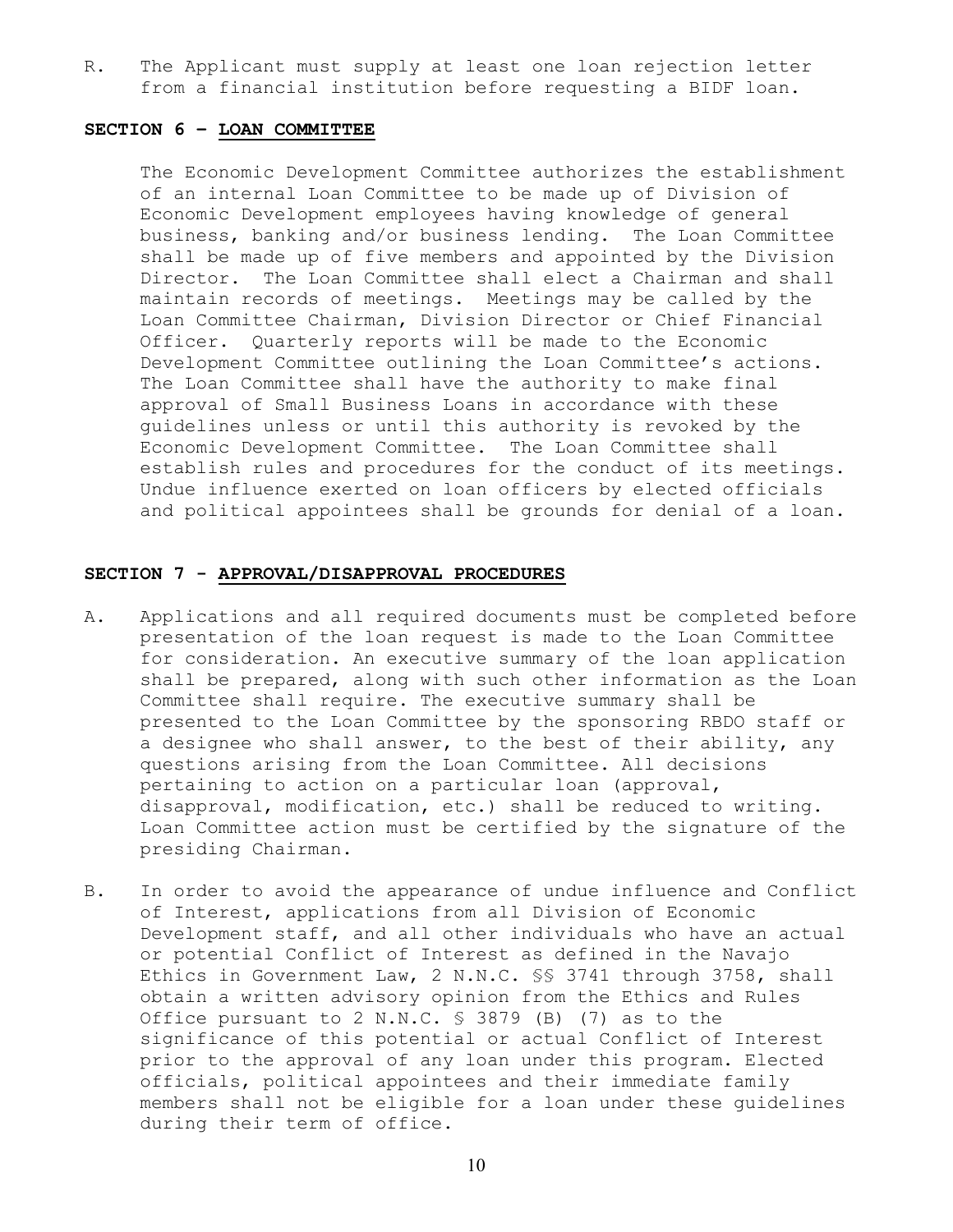Navajo Nation Employees shall provide written approval from immediate supervisor and the Personnel Director to engage in outside or self-employment as required by the Navajo Nation Personnel Policies Manual, Section III (C).

C. All loan approvals are subject to compliance with all applicable Navajo Nation Laws.

#### **SECTION 8 - LOAN DOCUMENTATION**

- A. Loans shall be documented according to standards and procedures adopted by the Economic Development Committee, which shall require the following:
	- 1. A promissory note and a security agreement signed by the Applicant, the Applicant's spouse, partners, principal stockholders, and co-signer, as is appropriate; where necessary, the promissory note shall contain a cross default clause which stipulates that a default of either the loan or business site lease shall constitute a default of the other.
	- 2. An accounts payable authorization from the Applicant granting to the Nation the right to withhold all or a portion of any payment from the Nation or other employer or payer to the Applicant;
	- 3. UCC Filing Documents pledging collateral and granting to the Navajo Nation a first lien on all property (real and personal) acquired with the proceeds of the loan;
	- 4. UCC Filing Documents pledging collateral and granting to the Navajo Nation a first lien on such other personal property. If the Applicant secures financing from a commercial lending institution other than the Navajo Nation, the Nation may subordinate all or a portion of its debt and security; and
	- 5. UCC Filing Documents pledging collateral and granting to the Navajo Nation a first lien on real property; however, in no case shall the total value of the liens exceed the appraised value of the property.
- B. The following types of property shall not be eligible for use as collateral:
	- 1. Grazing permits and home-site leases issued by either the Navajo Nation or the Bureau of Indian Affairs;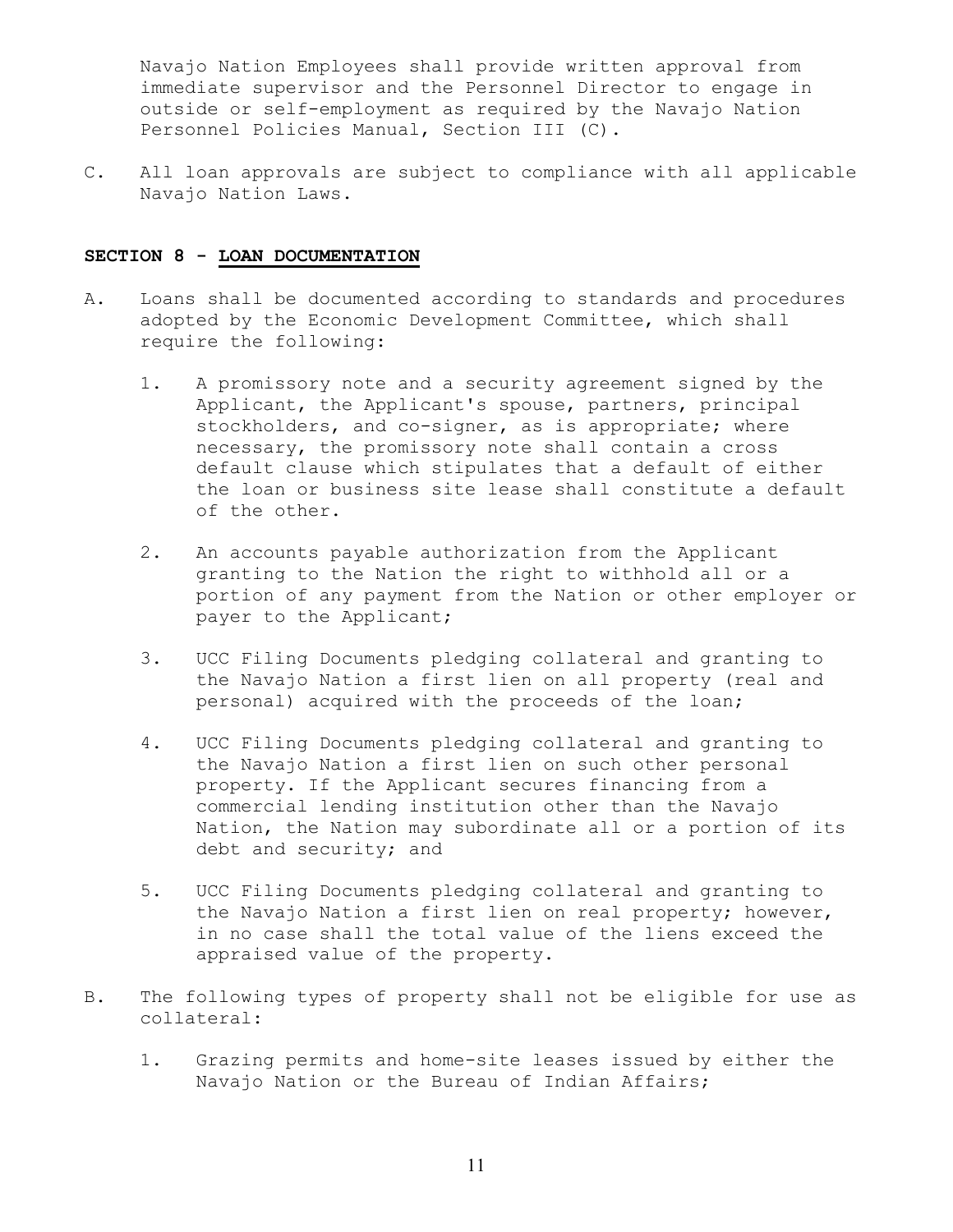- 2. Livestock, except for agricultural business loans;
- 3. Jewelry or other works of art or craft items, except for full-time jewelry businesses;
- 4. Property restricted by law from being encumbered;
- 5. Intangible assets such as future benefits, manuscripts, etc., except that a certain award of future benefits may be considered as Applicant income if the benefits will be received by the Applicant within 30 days of approval, and the certain cash value of whole life insurance and other intangible benefits may be considered for collateral purposes on a case by case basis as determined by the Loan Committee; and
- 6. Contracts, except those where payments may be assigned and made directly to the Navajo Nation. The contracting agency must provide written consent authorizing the Applicant to pledge the contract as collateral.
- C. Property used as collateral must be owned by the borrower. Borrowers who pledge property that can be titled and registered (automobiles, mobile homes, trailers, etc.) must consent to a title document showing the Navajo Nation as the first lien holder, and must show a current registration. Borrowers who pledge property (i.e., inventory, office furniture, fixtures, equipment, machinery, etc.) must consent to the lien by signing financing statement (UCC form) showing the Navajo Nation as the secured party and submit required fees. Borrowers who pledge property that does not have title documents, must specifically identify such property (brand name, model, serial number, etc.). Property pledged as collateral must be physically inspected by the sponsoring RBDO staff before the loan application is approved. Property must be in good condition to be used as collateral. Vehicles beyond seven years old can not be used as collateral.
- D. Property pledged as collateral must be covered by a comprehensive insurance policy covering loss due to damage, with a loss payee clause payable to the Navajo Nation if such a payee clause is available. Such insurance shall be written for a term coinciding with the term of the loan, or for such other reasonable term as the Loan Committee shall require. Borrower shall be responsible for adequate insurance coverage at all times. If insurance coverage is threatened with lapse, the Nation may pay any and all sums needed to continue coverage, and add such costs to the outstanding principal balance of the loan. A certificate of insurance coverage shall be provided to DED prior to disbursement of the loan funds.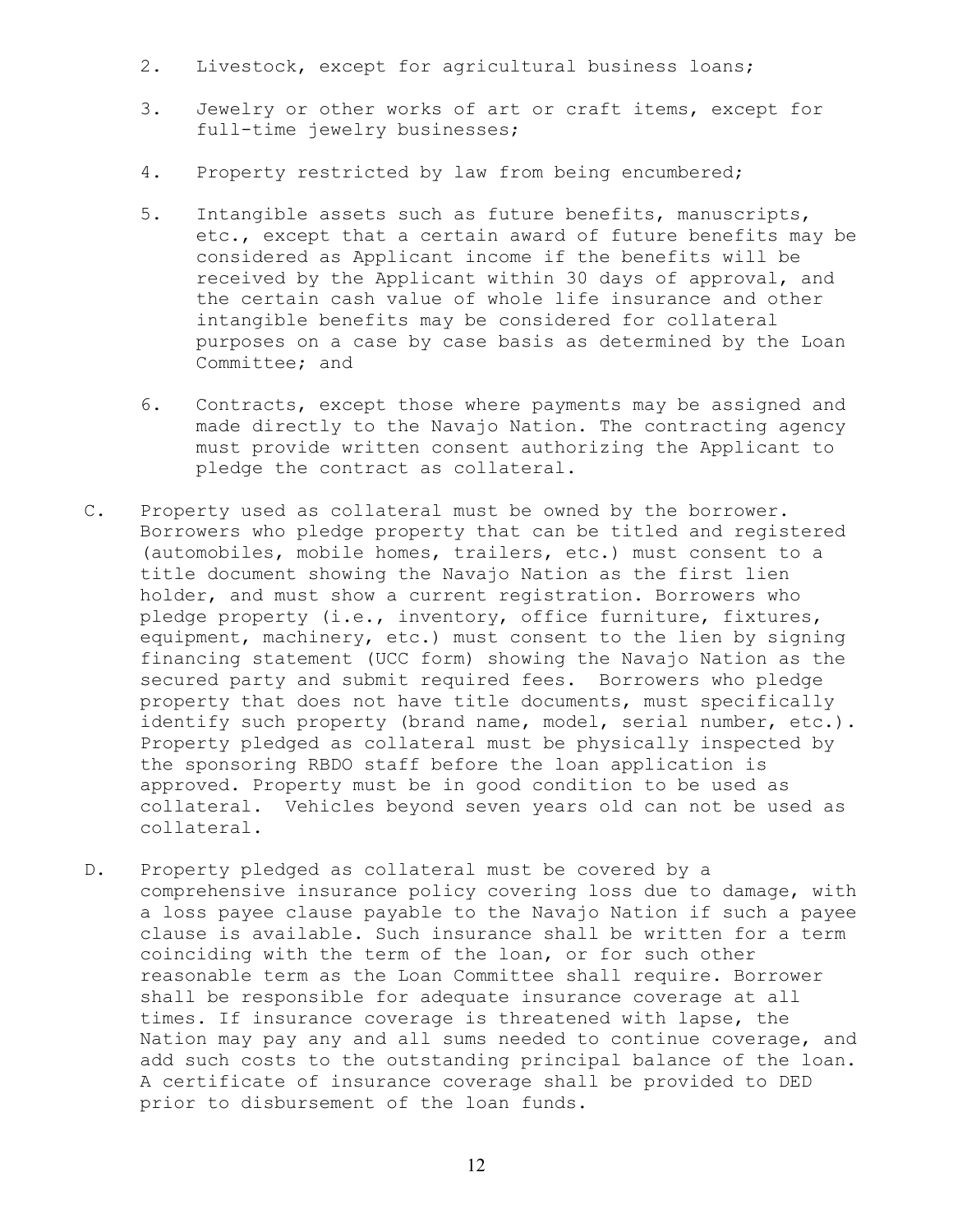- E. Accounts payable authorizations shall start at the earliest opportunity after disbursement of loan proceeds.
- F. An undeveloped business site lease shall be valued at no more than the current appraised value.
- G. Accounts receivable that are over 90 days past due shall be considered at zero value for collateral purposes.
- H. Awarded contracts assigned as collateral shall be valued at no more than fifty percent (50%) of their face value for collateral purposes.
- I. All borrowers must maintain adequate property and liability insurance, covering their business operations and facilities. Proof that such insurance is in place shall be documented prior to loan closing. DED may require such other business insurance as it deems advisable. If insurance coverage is threatened with lapse, the Nation may pay any and all sums needed to continue coverage, and add such costs to the outstanding principal balance of the loan.
- J. All borrowers for loans must obtain, if reasonably obtainable, and/or assign Credit Life/Disability Insurance and/or other Life insurance with a loss payee clause in favor of the Navajo Nation in an amount equal to or exceeding the loan, prior to loan closing. Borrowers shall be responsible for adequate insurance coverage at all times. If insurance coverage is threatened with lapse, the Nation may pay all sums needed to continue coverage, and add such costs to the outstanding principal balance of the loan.
- K. All borrowers from the Fund shall file copies of annual financial reports with Regional Business Development Office, including a balance sheet and income statement, as requested.

#### **SECTION 9 - LOAN CLOSING**

A. Disbursements of loan proceeds shall be made in the name of the Applicant and the business venture, unless the RBDO directs that disbursements be made directly to third party vendors and upon approval of the Loan Committee. The loan proceeds shall be deposited into a special bank account (at the discretion of the Regional Business Development Office Manager), which shall require the joint signatures of the Applicant and a representative of Navajo Nation for all withdrawals. The responsible RBDO staff shall ensure that the loan proceeds are disbursed in accordance with the Applicant's approved loan proposal. The bank account shall be maintained until all loan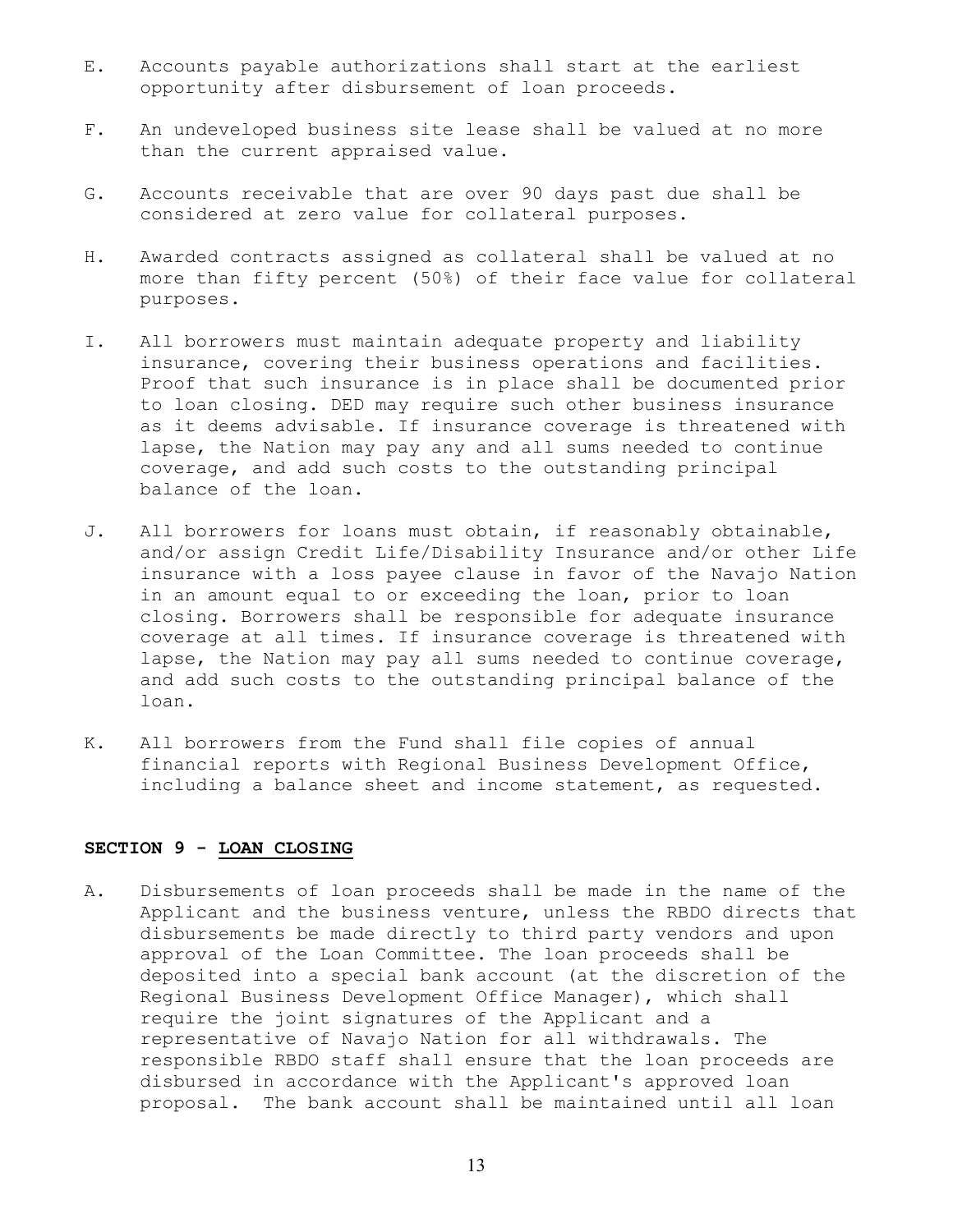proceeds are spent.

- B. Closings may take place at any location convenient to all the parties (the borrower and the RBDO staff). All disbursements from the special account shall be made by checks or cashiers checks.
- C. If the loan is approved subject to certain conditions, the RBDO staff responsible for disbursement shall ensure that those conditions are met.
- D. No closing or disbursement shall take place unless the DED staff certifies in writing that all required documents have been executed and received.
- E. No closing or disbursement shall take place unless the DED staff responsible for the closing assures that the borrower has complied with all applicable Navajo Nation laws.
- F. All loans shall be closed within sixty days of Loan Committee approval. If the loan is not closed within sixty days for any reason, the loan commitment may be canceled and the client must reapply. If an Applicant presents legitimate extenuating circumstances, a written request for an extension can be made prior to the expiration of the sixty days. The request for extension shall be reviewed and approved or disapproved by the Executive Director or by the Chief Financial Officer of DED. Any extension granted shall be for a maximum of thirty days. No request for a second extension shall be granted.
- G. The RBDO staff responsible for processing the loan application for an Applicant shall provide technical assistance to ensure the business develops a plan according to sound business practices and management principles and closely monitor the business, filing quarterly status reports on the business with the Small Business Development Department. The Applicant may be required to undertake business management/accounting training courses, depending on his/her business experience.

#### **SECTION 10 - ACCOUNTING**

- A. The records and books for the Fund shall be kept by the Division of Finance in accordance with generally accepted accounting principles, with Navajo Nation accounting policies and as required by the BIDF Fund Management Plan. The records and books shall be available for review upon reasonable request and copies shall be provided to DED.
- B. All loan payments shall be credited in the following order of priority to the respective loan account identified by a loan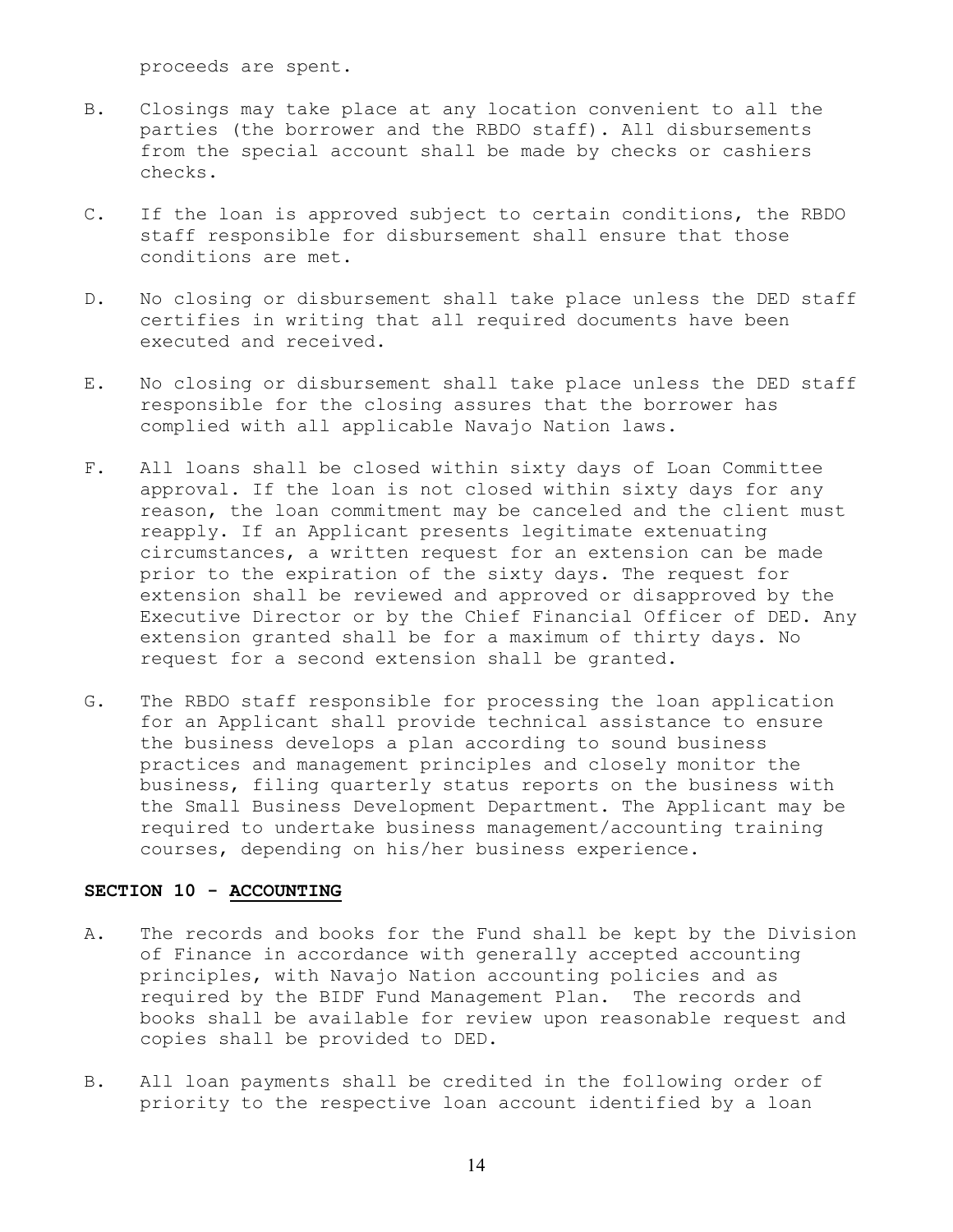- 1. First, to accrued interest due and owing calculated from the date of the last payment;
- 2. Second, to late fees;
- 3. Third, to direct expenses incurred by the Nation in servicing the loan account, including filing fees associated in the perfecting of security interests, nonsufficient funds fees for returned checks, insurance purchased to protect collateral, or costs associated with collection efforts; and
- 4. Finally, the remainder, if any, to the principal balance.
- C. Monthly Reconciliation:
	- 1. Cash posting shall be by the Cashier's Section of Financial Services Department through the General Ledger of the Financial Management Information System (FMIS) to Credit Services Department Loan Ledger.
	- 2. Credit Services Department (Department) monthly shall reconcile its Loan Ledger amounts to the Accounts Receivable shown on the General Ledger maintained by Financial Services Department.
- D. Idle BIDF funds shall be invested by the Division of Finance. Interest earned on idle funds shall be credited to the program account and shall be available for use in the operation of the Fund.
- E. Month end closeout and reconciliation reports shall be prepared by Credit Services Department and submitted to the General Accounting Section to be applied to appropriate accounts with the following reports to be furnished to DED from Credit Services Department on a monthly basis:
	- a. Journal Voucher
	- b. Close out Worksheet
	- c. General Ledger by Business Unit
	- d. Management Alert
	- e. Cash Report of Loan Ledger
	- f. Trial Balance
	- g. Customer Aging Report
	- h. Bankrupt Customer Listing
	- i. Paid in Full Customer Listing
	- j. New Loans Booked for the Month
	- k. Portfolio At Risk
	- l. Customer Loan Ledger with Notes
	- m. Customer Billing Statements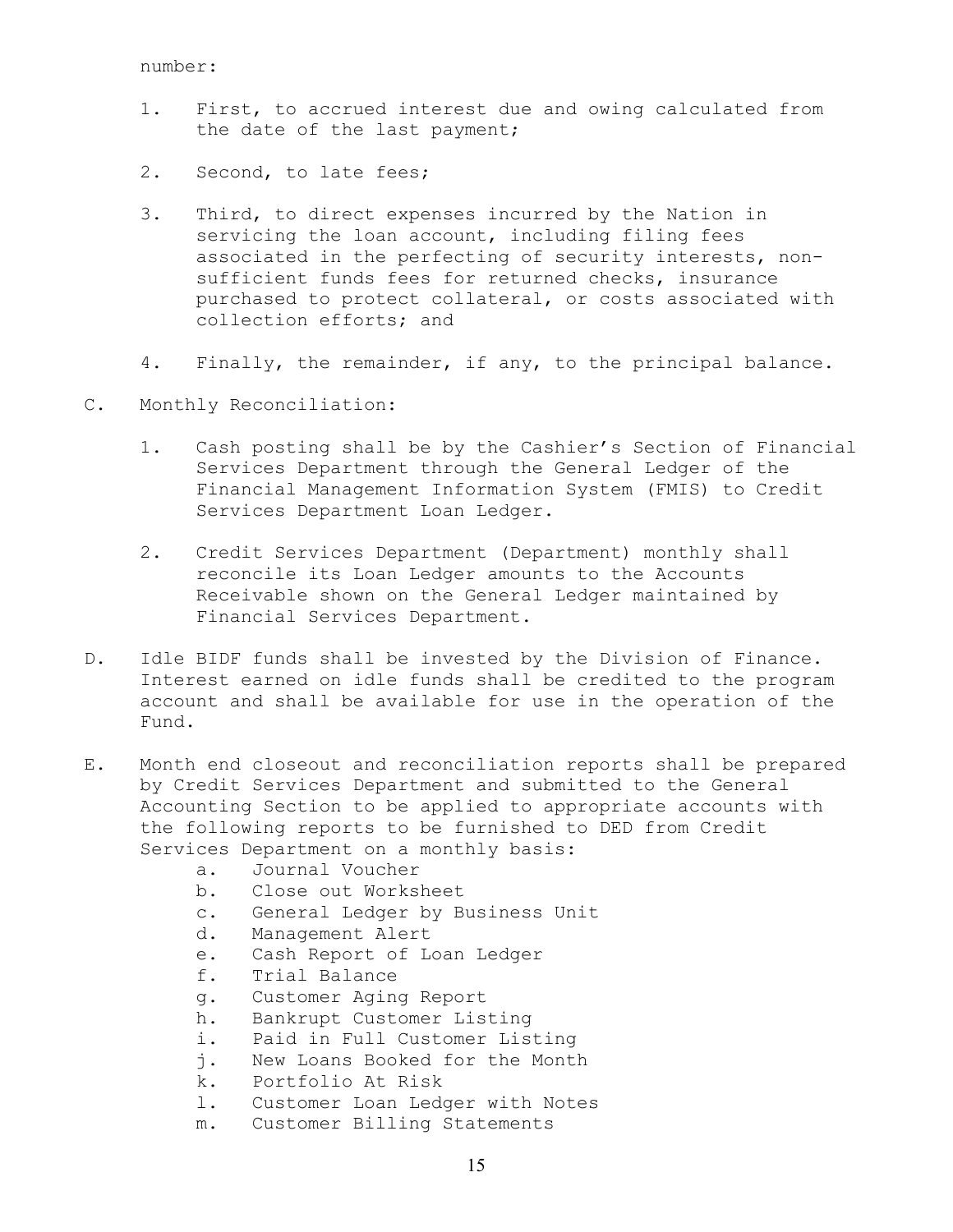- F. Quarterly summary accounting reports shall be prepared and presented to the Economic Development Committee by the Chief Financial Officer and a representative from the Credit Services Department for review. Such reports shall include at a minimum, the total amount of funds collected, the amount of such funds collected that represents program revenue (interest and direct expense reimbursements), amounts representing principal repayment, the balance of the program loan account, information pertaining to delinquencies and such other information as the Committee may require.
- G. To obtain a current and accurate payoff figure for an outstanding loan, you must call, write or e-mail the Credit Services Department with the request. The request should include the name of the borrower, loan number, date of loan and the date of the payoff.
- H. Requests for loan disbursements after loans have been approved must be taken from the Division of Economic Development directly to the Credit Services Department, along with copies of the Promissory Note, Security Agreement, UCC filings, Loan Application and a detailed map showing the borrower's business location.
- I. Interest and late fees shall stop accruing for purposes of recognizing loan income on all loans that are more than 90 days delinquent.

#### **SECTION 11 – COLLECTIONS**

- A. Loan accounts that are in arrears or otherwise not in compliance with the loan agreements are forwarded to the Collections Section within the Credit Services Department for collection efforts. The Department's collection officers are the liaisons between the Department and borrower(s). The goal of the collection officers is to have the borrowers repay their debt on a timely basis through the process of negotiation and cooperation without having to resort to legal proceedings.
- B. Collection efforts by the Department shall be in compliance with all applicable Navajo Nation, Federal and state laws and shall be subject to any new or revised law dealing with credit and collections within the Navajo Nation.
- C. Loan payments are due on the date specified in the promissory note. It is the borrower's responsibility to ensure that the payment is received at the proper office on or before the date specified.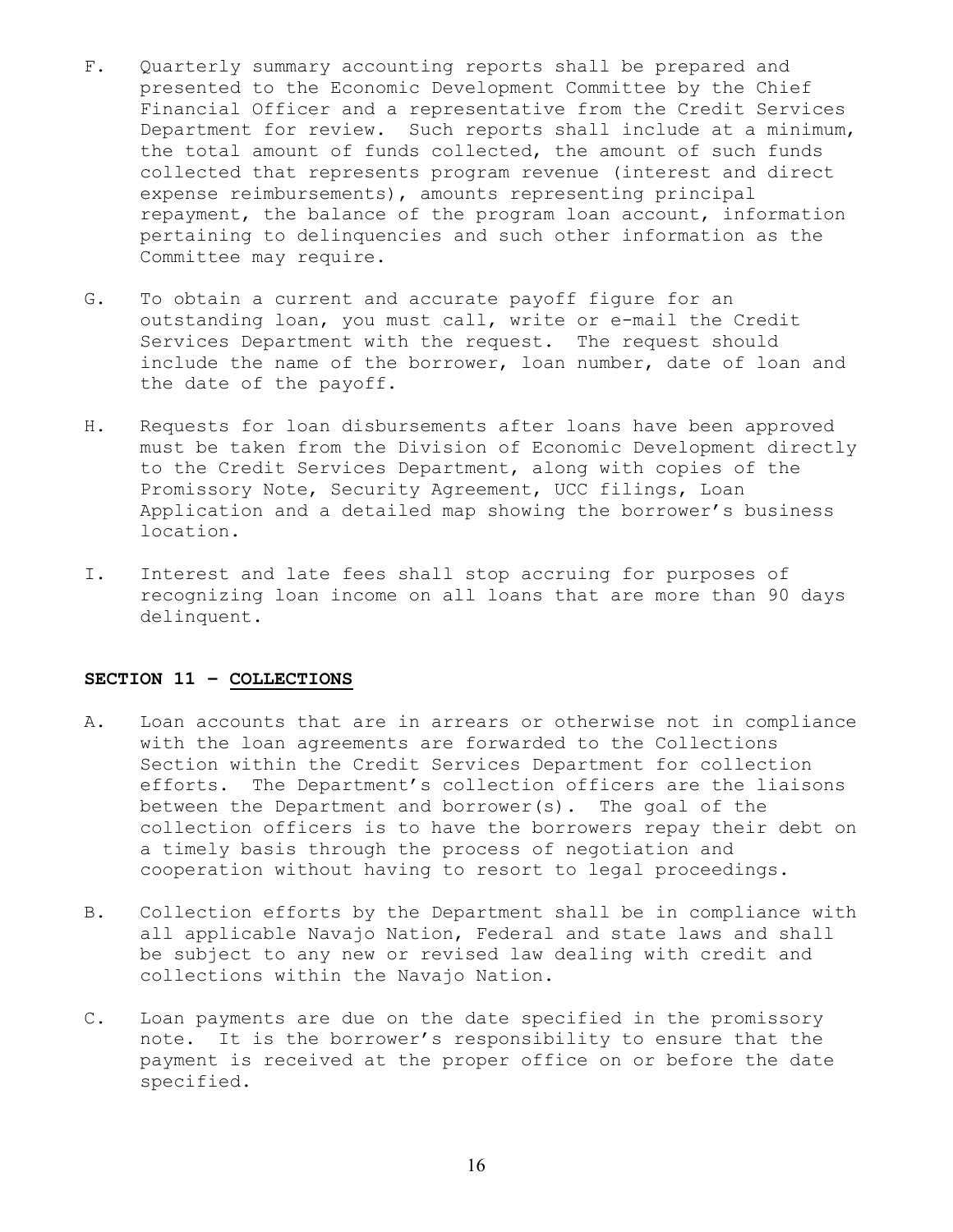- a. Payments mailed or delivered to the Department's personnel will be forwarded to the Cashier's Office within the Financial Services Department.
- b. Payments received by the Department or by the Cashier's Office after 2:00 p.m. will be receipted and posted on the following business day.
- D. The Credit Services Department will be responsible for collections and shall keep detailed records of efforts and contacts with borrowers. Periodic contacts shall be made with the borrowers and co-signers either in person, by mail to the last known address or telephone to demand payments due and owing on the loan account. The loan file is a legal document and any entries made must be considered as potential evidence in a court of law.
- E. It is the responsibility of the borrowers and co-signers to keep the Department informed of their current address and telephone numbers. The Department is not responsible for sending correspondence to other than the last address and telephone number provided by the borrowers.
- F. Throughout the formal collection process, efforts shall be conducted to contact the borrowers and co-signers to collect monies owed to the Nation.
- G. If payments are not received within ten (10) days following the due date, the loan account may be subject to any late charge pursuant to the terms of the promissory note.
- H. If payments are not received prior to sixty (60) days following the due date, and after the Department has sent out five (5) written notices to the borrowers and co-signers, the Nation shall accelerate the debt pursuant to the promissory note.
- I. If the debt is accelerated, the Nation shall declare the loan in default, declare the entire amount due and owing, and demand immediate payment of the same. The borrowers and co-signers shall be notified in writing, by certified mail, of this action.
- J. The borrowers and co-signers will be given opportunities to forestall further legal proceedings. Such opportunities may include, but shall not be limited to, the opportunity to bring the loan account current in a specified time by entering into a new payment agreement with the Department and the opportunity for voluntary relinquishment of the pledged property. It is the responsibility of the borrowers and co-signers to contact the Department to arrange such opportunities.
- K. Voluntary settlements, whereby the borrower relinquishes the collateral pledged as security for a loan, or such other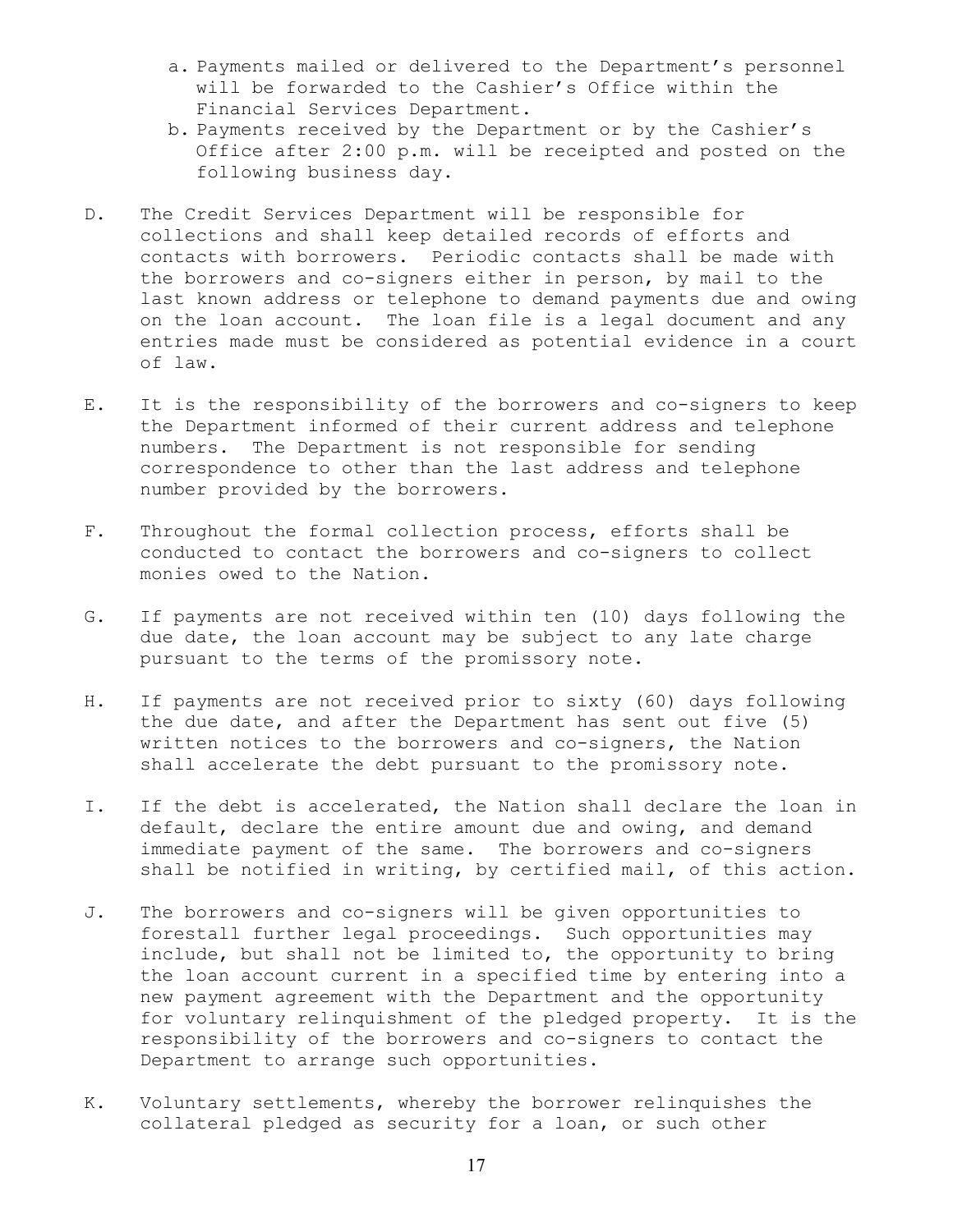property as may be required, or takes such other action as is appropriate, are encouraged if it appears borrower cannot repay debt by normal means.

- a. If a deficiency remains on the loan accounts after the liquidation of the property, the borrowers or co-signers shall be liable for the deficiency amount under applicable laws.
- L. The Department shall pursue Small Claims Court proceedings if a loan account has a balance of two thousand dollars (\$2,000.00) or less and the account has been accelerated.
- M. If an account is collected, through judicial action or judgment, including but not limited to Bankruptcy, Voluntary Liquidation, and/or Repossession, the borrowers and/or co-signers shall not be considered for another loan until a minimum of ten (10) years has lapsed.
- N. The Credit Services Department shall have the authority to contract with a collection agency or outside firm to collect on all delinquent loans. In contracting with a collection agency or outside firm, the Department shall comply with the requirements for contracting as provided in N.N.C. Sections 223 and 1013.
- O. Bankruptcy (Chapter 7 or 13) cases shall be subject to the Federal Bankruptcy Laws and all other applicable laws to discharge an individual debt to the Navajo Nation. However, the continued right to foreclose on the property is subject to all applicable Navajo Nation, Federal and state laws in which the property is located.
	- a. In order to qualify for future loans, the borrowers and cosigners may reaffirm in writing to continue payments on the loan account that was discharged by a Federal Bankruptcy Court.
- P. In the event of death of a borrower, the Department shall contact the surviving spouse or the administrator of the deceased's estate to proceed with the probate in compliance with the Navajo Nation Rules of Probate Procedures.
- R. Any uncured payment arrearages of employees of the Navajo Nation or entity of the Nation shall be pursued, at the option of the Department through judicial means or through the Navajo Business and Procurement Act, 12 N.N.C.§1507 and pursuant to the Navajo Nation Executive Branch Personnel Policies Manual Article XVI(B)(2), Conduct of Employees.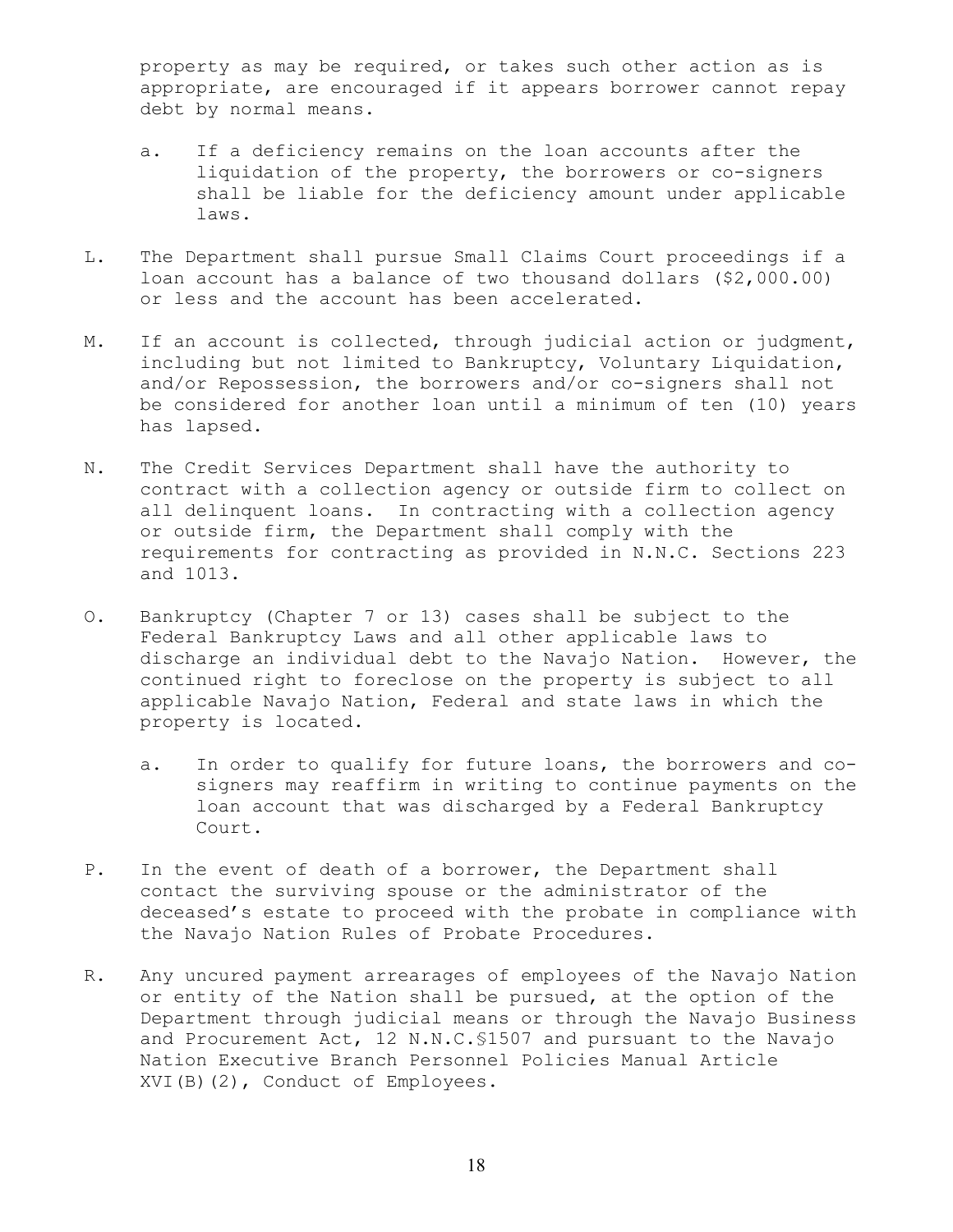#### **SECTION 12 – MODIFICATION OF A LOAN**

- A. A modification of any term and condition of a loan (except an increase in the loan amount), including a change in the use of proceeds, a reduction in the scheduled repayment amount, restructuring of the loan or an extension of the term of the loan shall be administratively handled by the Executive Director and Chief Financial Officer of DED. Any increase in the loan amount must be approved by the Loan Committee.
- B. Requests for an additional advance to increase the loan amount shall be considered as a new loan application.
- C. Release of all or a portion of collateral upon partial repayment of a loan will be considered on a case by case basis by the Executive Director and Chief Financial Officer of DED.
- D. Any modification of a loan must be communicated to the Credit Services Department in writing as soon as possible after the modification has been officially approved.

### **SECTION 13 - REPAYMENT**

- A. Repayment shall generally be on a monthly basis and shall commence after the loan closing. Repayment schedules on a quarterly or other basis shall require specific certification and approval of the Loan Committee.
- B. All loan payments in the form of a check or money order shall reference the assigned loan number and be made to the following address:

 THE NAVAJO NATION Credit Services Department Division of Finance P.O. Box 2405 Window Rock, Arizona 86515

- C. There shall be no pre-payment penalty. Borrowers are encouraged to prepay their loans.
- D. Within 30 days after a loan is paid in full, the liens on collateral pledged as security shall be released to the borrower.
- E. Unless otherwise specified in writing and signed by the Executive Director or Chief Financial Officer of DED, interest shall start accruing as of the date of the promissory note.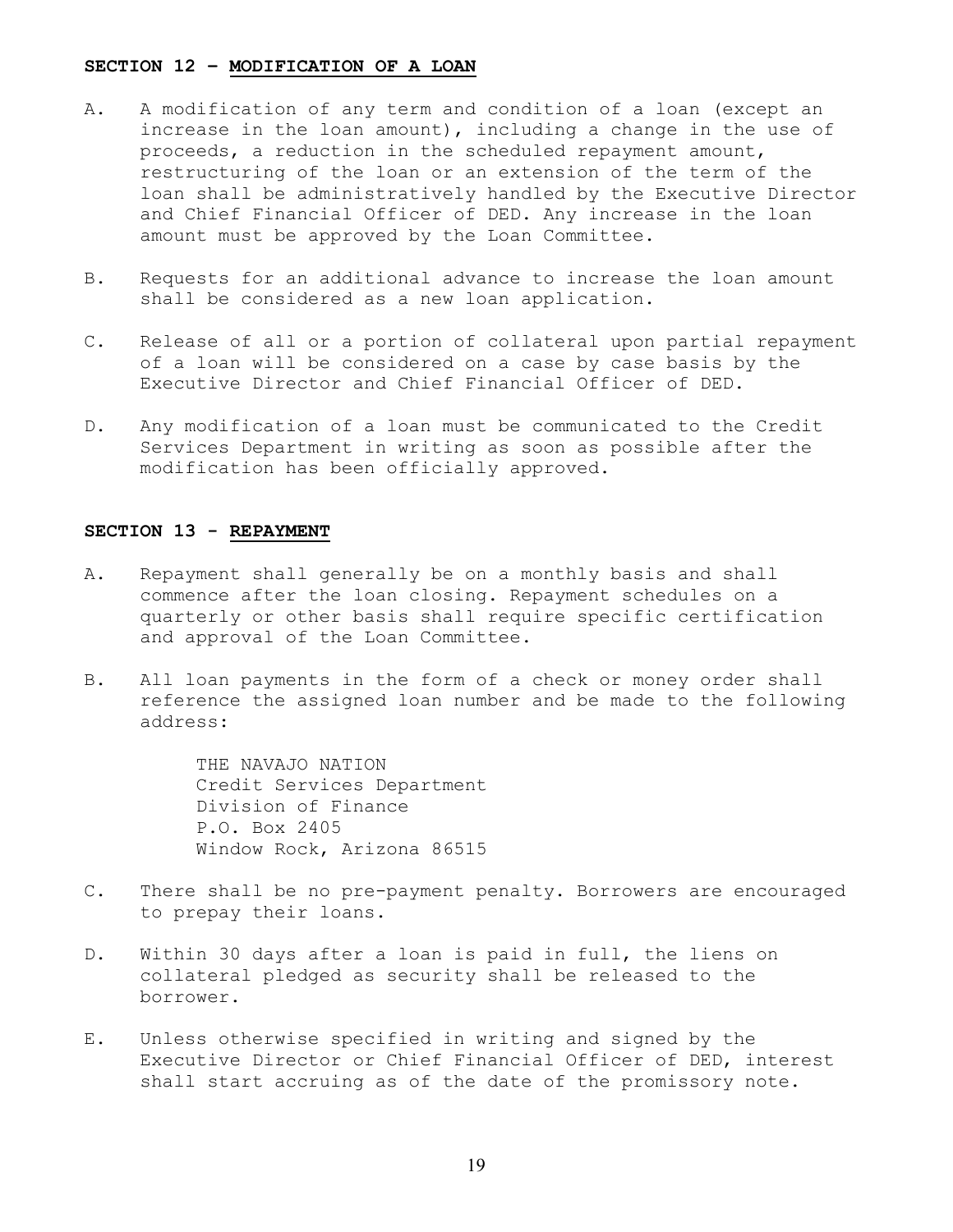#### **SECTION 14 - INTEREST RATES**

A. The interest rate charged shall be a minimum of one percent (1%) to a maximum of four percent (4%) above the prime rate as published in the Wall Street Journal as the interest rate on the first business day of each month; the loan rate shall be fixed at that rate in effect as defined above on the day the Loan Committee approves the loan. Loans shall be made for a fixed interest rate, but that rate may vary from loan to loan, depending on the credit risk of each Applicant. Interest shall be calculated on the basis of 365 days.

#### **SECTION 15 - ACCOUNT MAINTENANCE**

- A. Each active loan account receivable within the Program shall be closely monitored by the RBDO representative assisting the Applicant with the loan application at least once a month to ensure timely receipt of repayments, insurance coverage of collateral, etc.
- B. Written notices of any delinquency or default, lapse of required insurance, etc. shall be provided by Credit Services Department, Division of Finance to the borrower.
- C. Each active loan account within the loan program shall be closely monitored by the Credit Services Department, Division of Finance, to ensure timely repayment. Computer generated monthly statements will be provided to the borrower and Division of Economic Development.

### **SECTION 16 - WRITE-OFF OF LOANS**

- A. The write-off of a loan account shall be initiated by the Credit Services Department when a loan is determined to be uncollectible and all collection efforts have been exhausted or when a settlement agreement between the borrower and the Credit Services Department has been entered into in order to collect at least some portion of the remaining outstanding debt.
- B. The Credit Services Department shall consider factors such as death, bankruptcy and other circumstances on a case-by-case basis before recommending a write-off. Any recommendation to write-off a loan or any portion thereof shall require final review by the Chief Financial Officer of Division of Economic Development and the Department of Justice before submittal to the Economic Development Committee for final approval.
- C. All write-offs of loans or any portion thereof requires the final approval of the Economic Development Committee and, upon approval, the principal, interest and fees may be taken off the